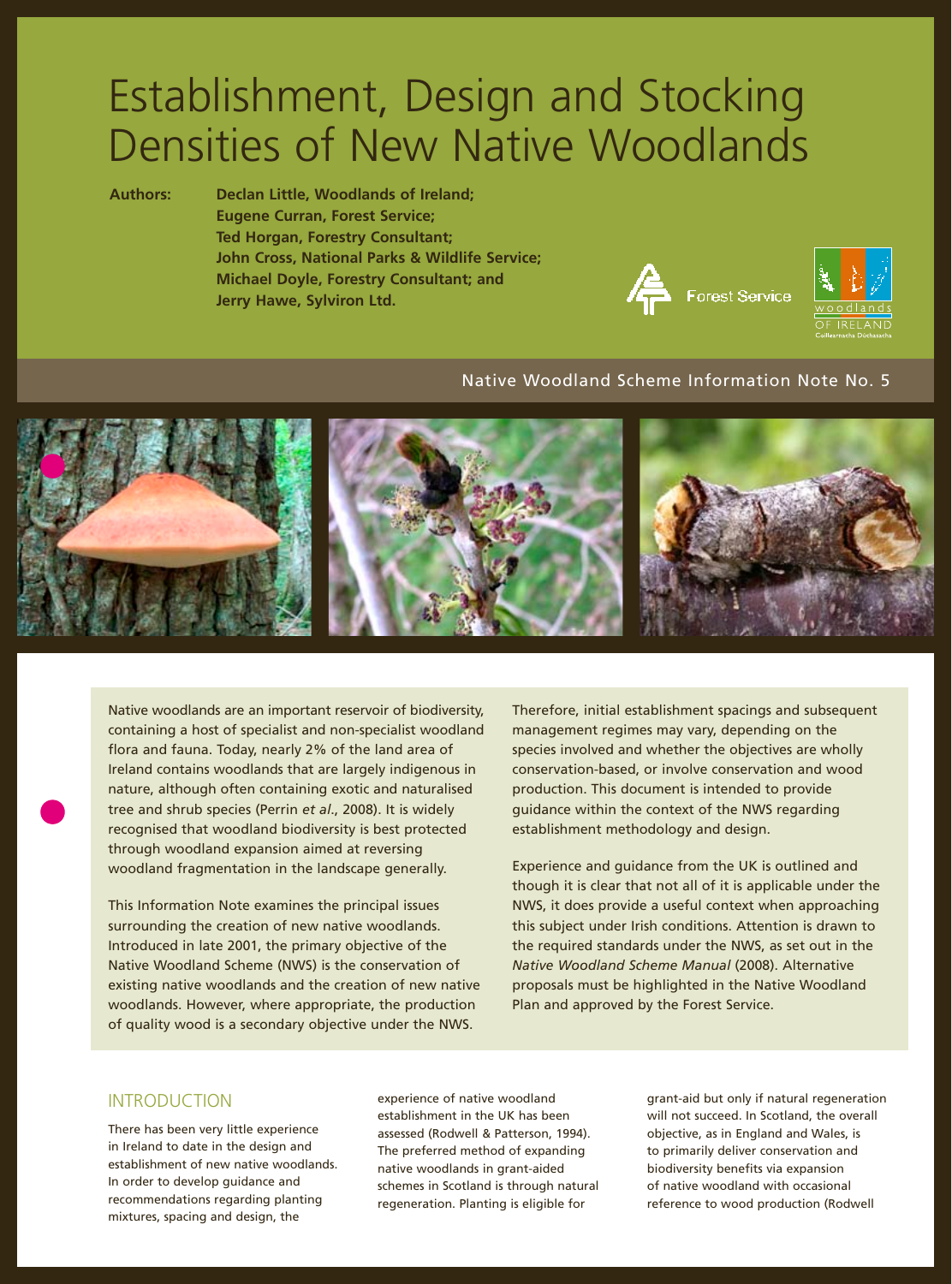

& Patterson, 1994; Anon, 1998; Harmer, 1999). There is very little prescriptive information from the UK regarding the production of quality wood when designing and planting new native woods.

In Ireland, new native woodlands are generally established on *greenfield* sites, i.e. pasture, arable sites, etc., which are funded in Ireland under Element 2 of the NWS. However, there are sometimes opportunities to convert existing nonnative woodlands to native woodlands, an activity which is funded under Element 1 of the NWS. One example concerns the conversion of conifer woodlands adjacent to streams, rivers and lakes to native riparian woodland – see *Native Riparian Woodlands – A Guide to Identification, Design, Establishment and Management*  (Woodlands of Ireland, 2008). A further example includes the conversion of non-native stands on old woodland sites that have considerable potential as future native woodland, i.e. that contain diverse ground, field and/or shrub layers dominated by native species (Pryor *et al*., 2002; Humphrey *et al*., 2003).

Whatever situation is being considered, the overriding objective is to promote the most suitable native woodland community for the site. In existing old woodlands this can be ascertained from the ground flora and shrub layers in addition to any native trees present. On greenfield sites soil type and fertility, in addition to adjacent old woodland or hedgerow boundaries provide indications as to the most appropriate woodland community to establish. However, there are occasions when native species are found growing successfully on sites that are not typical for that species, e.g. hazel and ash planted in hedgerows in upland sites

with acid soils. Under these circumstances these species are misleading as they cannot regenerate successfully from seed and are not suitable in the creation of new native woodlands in these locations.

Details of native woodland communities found in Ireland are provided in the *Native Woodland Scheme Classification System* (Cross, 2008) in Appendix 7 of the *Native Woodland Scheme Manual* (Forest Service, 2008). This should be consulted at the planning stage subsequent to the ecological survey of the site.

In Ireland, native woodlands are highly fragmented, often isolated and most stands are small. A recent survey (Perrin *et al*., 2008) found that 50% of woodlands are 6 ha or less and only 3% exceed 50 ha. This fragmentation has undoubtedly resulted in a loss of biodiversity, especially of those species requiring forest interiors or large expanses of forest (Peterken, 2002). New planting can, in part, help to reduce fragmentation and prevent further loss of biodiversity and perhaps even reverse it. To this end consideration at a landscape level is required, whereby new planting enlarges or links existing woods, or creates a denser network. Peterken (2002) shows that isolation becomes minimal when 30% of the landscape is wooded but at least 50% cover is required to create 'internal' habitats, at which point the landscape changes from an open matrix with scattered woodland to a woodland matrix with 'holes'. Therefore, when considering establishing and designing new native woodlands, efforts should concentrate on planting close to existing stands in order to maximise conservation and biodiversity objectives1.

# DESIGN AND PLANTING PATTERNS

Though experience in creating new native woodland in Ireland is limited, interest in this subject is considerable and this is reflected in a moderate increase in the number of applications for Element 2 of the Native Woodland Scheme in recent years. In this section a broad outline of how this subject is approached and the experience derived of new native woodland establishment in the UK is outlined in order to provide a basis for subsequent recommendations under the Native Woodland Scheme.

Native woodlands show a great variety of structure and species-composition even within a single woodland type, resulting from a combination of natural site factors and management history. The best guarantee of success is to match sensitively the species choice and planting pattern to the natural character of the site, notably the landform/topography, soil and existing vegetation. There is no point in precisely designing the detail of future canopy structure, because nature will inevitably alter the details. A robust but varied pattern which gives each species a good chance of contributing to the mature woodland structure, will generally be best (Rodwell & Patterson, 1994).

In the UK a combination of planted clumps and open areas is recommended (Fig. 1). There are six main variables used to develop planting pattern:

- 1. Species composition of clumps
- 2. Clump size and location
- 3. Spacing of overstorey, understorey and minor species in adjacent clumps

*<sup>1</sup> The conservation assessments of native woodlands undertaken in 2006 under the EU Habitats Directive found that all designated woodland habitat types – old oak woodland, alluvial woodland, bog woodland and yew woodland – are in 'poor' or 'bad' condition. Contributing factors include fragmentation and small size of stands. Ireland is obliged to rectify this state of affairs and planting new native woodland will be an important step towards this goal.*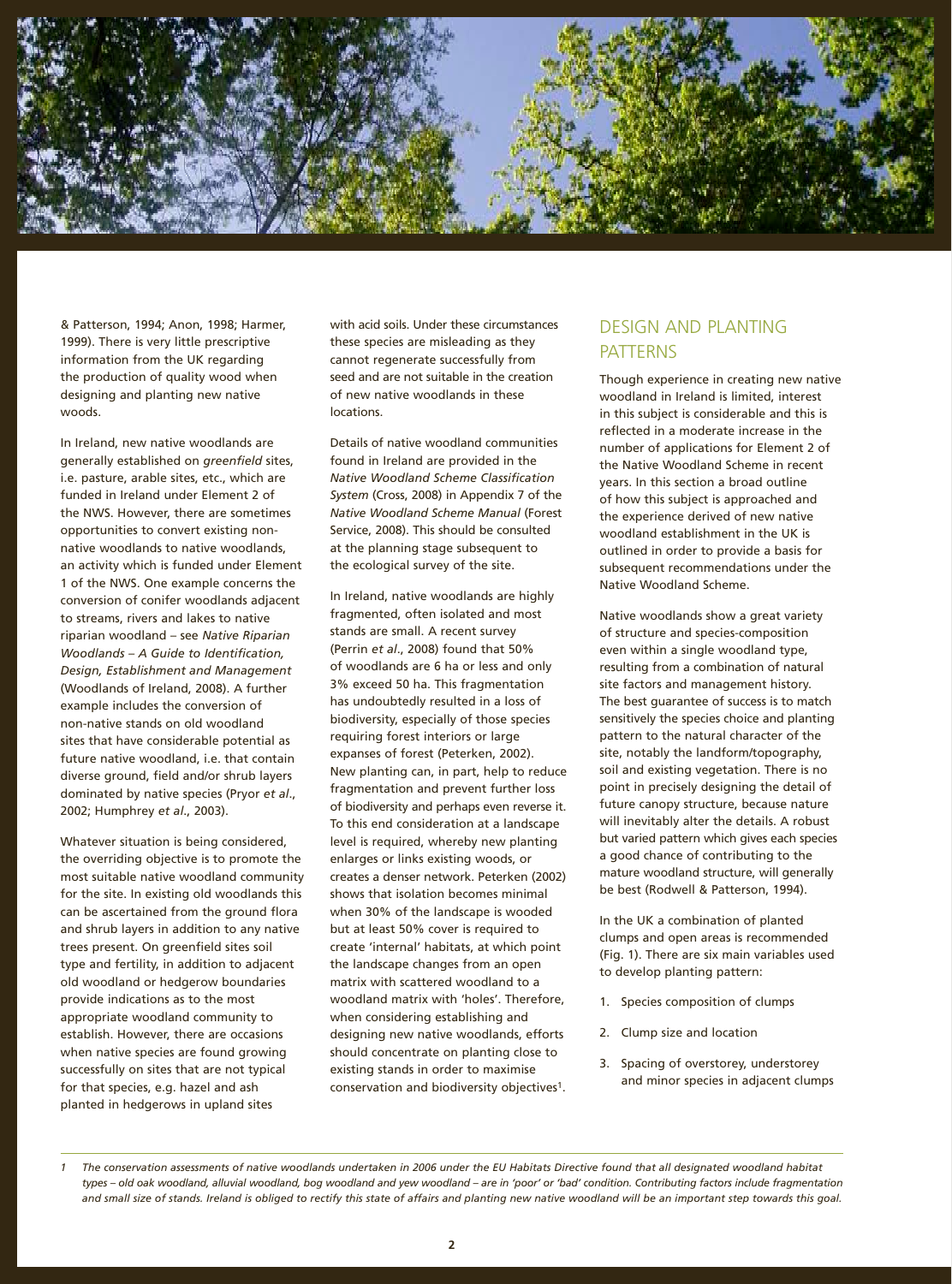

Fig. 1: A newly planted native woodland in Scotland. Note the differential spacing and clumping pattern (as depicted by the tubes **used to protect the trees from browsing) which results in increased diversity as the woodland develops.**



- 4. Spacing of overstorey, understorey and minor species within clumps
- 5. Size of gaps between clumps
- 6. Size and location of larger open areas; minimum % of open area.

Experience with **intimate mixtures** where numerous species are planted together indicate that it is difficult to maintain all the species used. Growth rates are frequently badly matched and slower growing species are eliminated. It is best to use two or three well-matched species at most and intimate mixtures should only be used where they serve a specific purpose, such as softening species or woodland type boundaries. Great variety can be achieved by altering the other variables (Rodwell & Patterson, 1994), and using:

- 1. **Single species clumps** or **clumps comprising 2 to 3 well matched species** ranging in size from single isolated overstorey species to larger stands of 50 m or more in width (Figs. 2a & 2b).
- 2. **Gaps between adjacent clumps** can be varied from approximately 7 m (which will eventually close over in most cases) to 20 m or more (Fig. 2c).
- 3. **Clumps of slow-growing overstorey** or **understorey and minor species** should be large enough to prevent excessive shading by adjacent groups of taller overstorey (Fig. 2d).
- 4. **Spacing within clumps** or **in adjacent clumps** can also be varied to avoid the appearance of rows and grids and to provide a range of light and other conditions, which should favour wildlife diversity. The simplest tactic is to vary spacing in adjacent clumps rather than within a single clump, but the latter method will be valuable on irregular sites (Fig. 2e).
- 5. **Gap widths** of 10 m are recommended to encourage shade tolerant woodland herbs; larger widths will favour woodland margin plants and animals.
- 6. Larger open areas greater than *c.* 25 m across can be used to provide glades and accommodate valuable habitats and biodiversity features present, e.g. marsh, fen, rocky outcrops, open water, etc.

In the UK, where natural regeneration is supplemented with planting, stocking rates are generally low; in Scotland, where conservation objectives are the norm, an average of at least 1600 stems/ha across the site is required in order to define the site as established (Anon., undated).

All of these guidelines should be used flexibly and the pattern should be dictated primarily by the character of the site and the specific objectives required. Figures 2a to 2e derived from the UK experience (Rodwell & Patterson, 1994) are used for illustrative purposes and should be considered in tandem with the terms and conditions of the NWS, set out in the *Native Woodland Scheme Manual*  (Forest Service, 2008).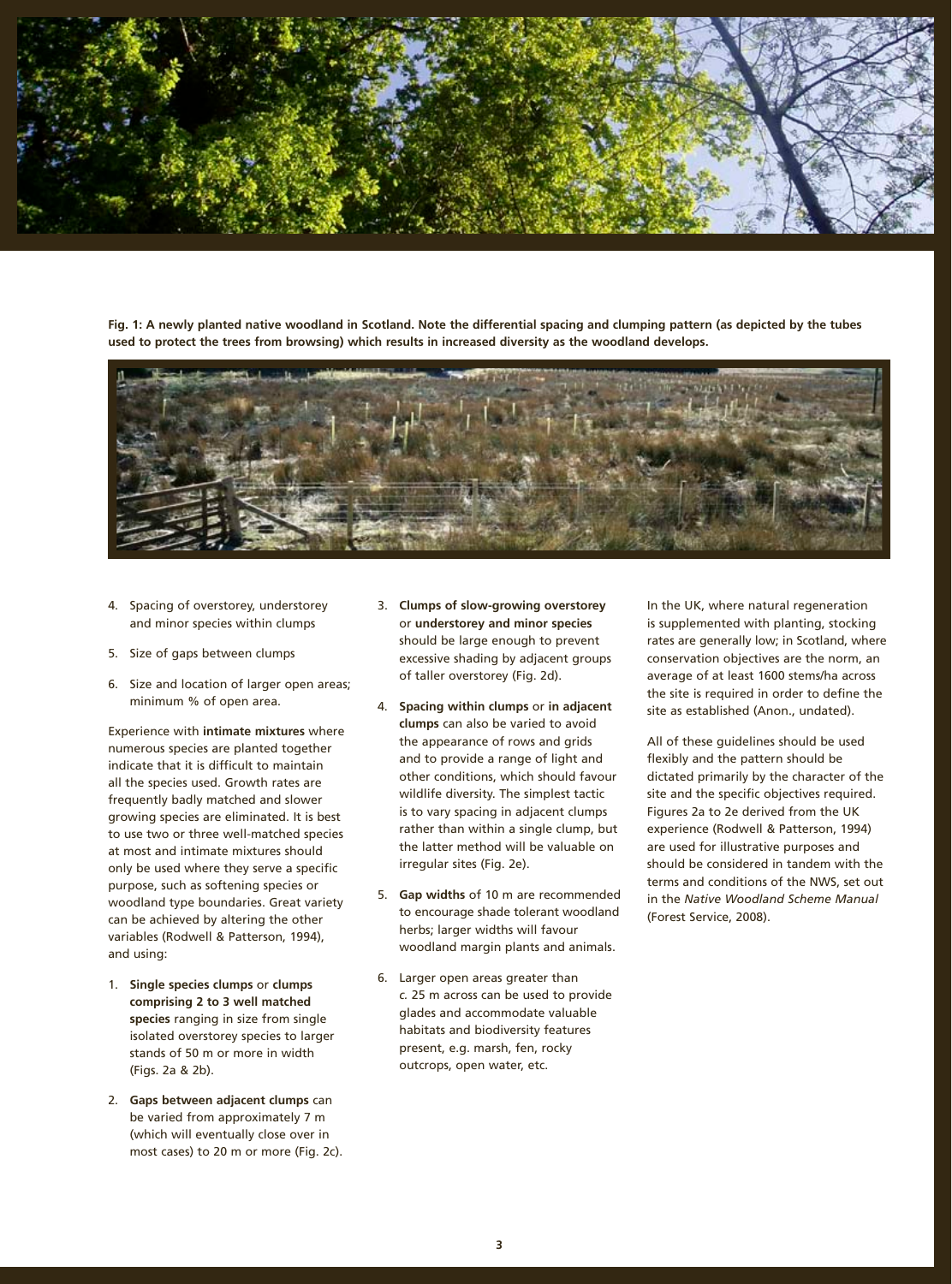

**Fig. 2a: Using pure clumps with one to three well-matched species to develop mixed woodlands (adapted from Rodwell & Patterson, 1994).**



**Fig. 2b: Using varied clump size to increase diversity in new native woodlands (adapted from Rodwell & Patterson, 1994).**



**Fig. 2c: Using varied spacings between clumps to increase diversity in new native woodlands (adapted from Rodwell & Patterson, 1994).**



**Fig. 2e: Using varied spacing within clumps to increase diversity in new native woodlands (adapted from Rodwell & Patterson, 1994).**



**Fig. 2d: Allowing enough room around slow-growing shrubs to prevent excessive shading by adjacent trees (adapted from Rodwell & Patterson, 1994).**

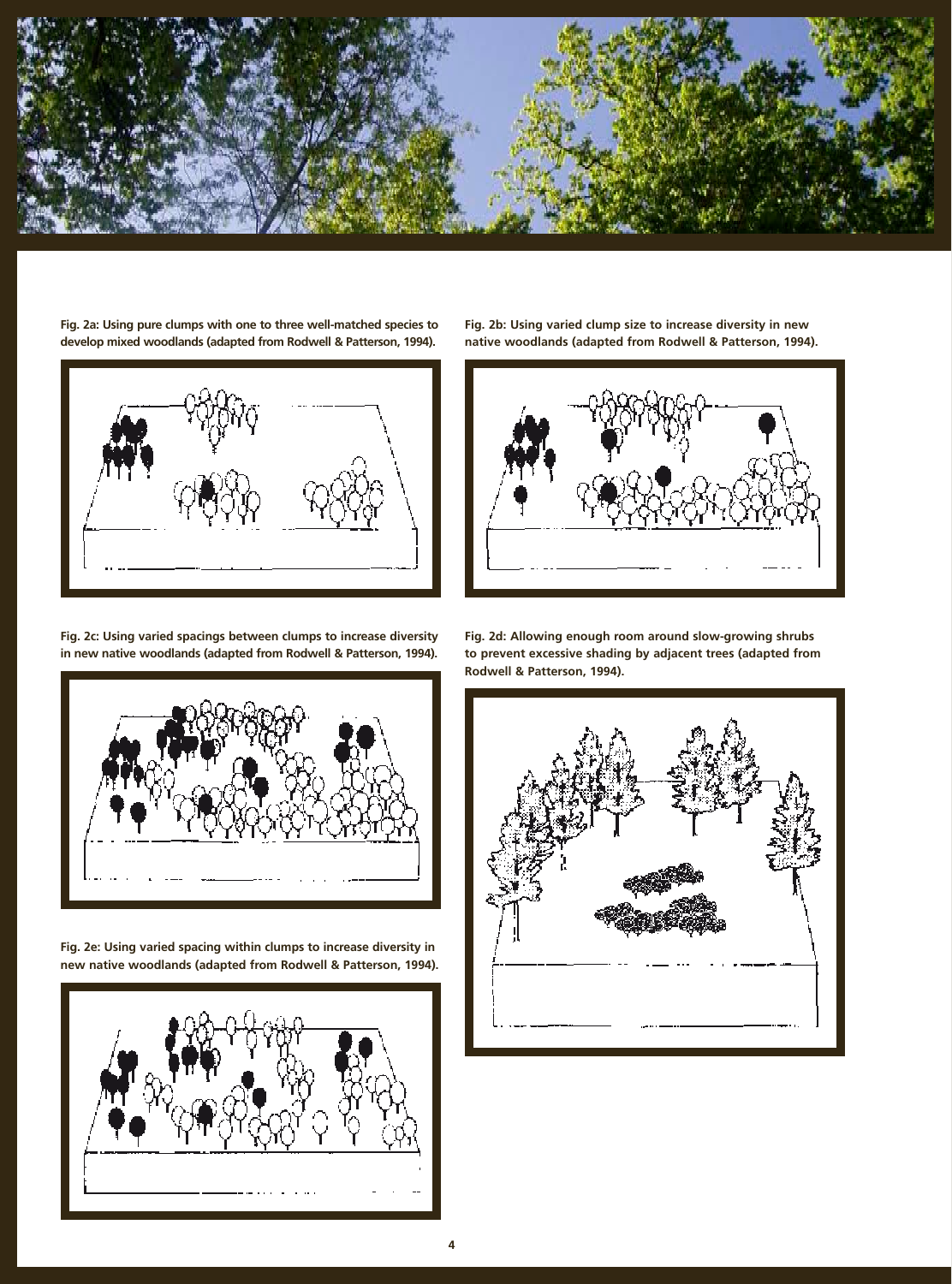

# APPLICATION OF THE NATIVE WOODLAND SCHEME

#### **Management objectives**

The objective is to design, establish and eventually create woodlands with a diverse structure and a natural woodland character. Attaining the native woodland community most suitable for the site is of paramount importance. The native woodland type being created must be specified using the classification system (Cross, 2008) outlined in the *Native Woodland Scheme Manual*  (Forest Service, 2008).

Decisions regarding the management of sites under the NWS all stem from the **on-site objectives**. Depending on a number of factors, the objectives can be nature conservation alone or can combine an element of wood production. Many sites will combine a variety of objectives, including recreation. Objectives are decided based upon:

- **•** landowners' wishes/objectives for the site
- **•** ecological report, especially the assessment of current or potential nature conservation values of the site and ecological suitability for various species
- **•** silvicultural site assessment suitability for growing various species and wood production potential

The objectives should be clearly stated as part of the application process of the NWS. Of particular relevance are the necessary site and silvicultural requirements and adherence to the Native Woodland Plan template. The design specification and species recommended should be included in the NWS Native Woodland Plan (Forest Service, 2008). The plan should be kept as simple as possible as overcomplicated prescriptions often result in impractical and costly outcomes. In addition, if the owner intends to manage the site with wood production as an

associated objective, a complex assemblage of species with poor economies of scale should be avoided.

In contrast to the UK, experience to date in Ireland suggests that caution should be applied particularly when leaving large gaps in new native woodlands. It can make establishment complicated, cause problems with subsequent cleaning operations, delay canopy closure and in some landscapes, encourage non-natives getting a foothold.

Further guidance on the management of broadleaves for wood production, which is outside the scope of these guidelines, can be obtained in Joyce *et al*. (1998), Horgan *et al*. (2003) and Little & Cross (2005).

#### **Establishment methods**

In Ireland, within the timeframe of the NWS, planting is the most common method of establishment, with or without natural regeneration. Where natural regeneration is highly probable and expected to occur an extension from 4 to 8 years within the NWS can be obtained after consultation with the Forest Service.

Under the NWS, between 18-20% of the site must comprise Areas of Biodiversity Enhancement (ABE), which includes open space and retained habitats (Forest Service, 2008). Open space may be incorporated during the initial establishment stage to increase biodiversity, e.g. glades and uneven agedness, and/or to improve the visual aspect within the landscape, e.g. the creation of non-linear, wavy boundaries. This represents the initial step in the development of a diverse woodland containing a matrix of woodland canopy and open habitats. In the NWS Native Woodland Plan all non-woodland habitats should be described using Fossitt (2000). As the woodland develops, suitable management can be applied to retain or (if appropriate) expand these open

habitats. In addition, these woodlands have a tendency to develop natural gaps as they approach the thicket stage and beyond. Therefore if it is the intention that open spaces should be kept open, this should be specified in the NWS Native Woodland Plan as well as the operations required to achieve this objective.

#### **Natural regeneration**

In situations that are considered to be both **practical** and **appropriate**, natural regeneration may be used as a means of establishing native woodland. The establishment of a suitable native overstorey through natural regeneration is regarded from the ecological perspective as being the most desirable approach to establishing new native woodland cover, both within existing woodland and on greenfield sites. Natural regeneration can be considered as an important management tool, particularly in the restructuring and ongoing perpetuation of existing woods. A detailed study on natural regeneration in Ireland (Blackstock, 1998) outlining the advantages and difficulties, will form the basis of a future NWS Information Note.

It is entirely appropriate and desirable that natural regeneration is promoted within the NWS. During the planning stage areas identified as suitable for natural regeneration and where it will be promoted should be identified on the Native Woodland Plan map and the associated operations specified in the NWS Native Woodland Plan. In some situations natural regeneration can be very prolific and rapid, especially following disturbance within woodlands (Fig. 3). On greenfield sites contiguous to existing native woodland, and areas cleared of exotic and/or naturalised overstorey and understorey and minor species within long-established native woodland, new woodland of high conservation value can be established relatively quickly. Elsewhere it may take many years, i.e. on former pasture sites.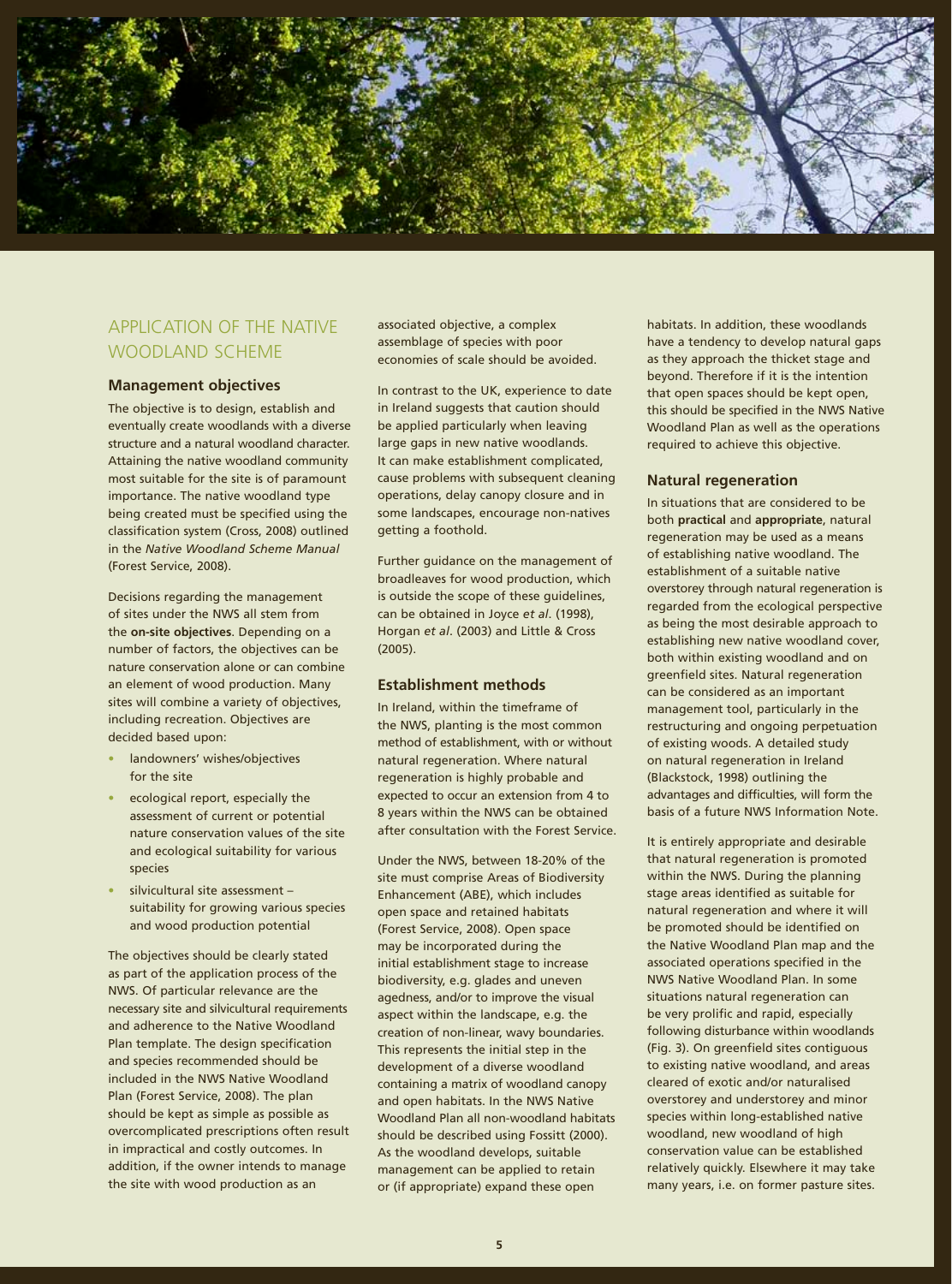

**Fig. 3: A vigorous stand of respaced ash at Charleville demesne, Co. Offaly. The ash established rapidly from natural regeneration after a number of large oak trees were removed** *c.* **30 years ago.**



In Ireland however, there are a number of specific obstacles that compromise natural regeneration, especially climatic conditions and biotic factors. Conditions that mitigate against natural regeneration include:

- 1. No suitable seed sources
- 2. Low frequency of mast years for specific species, i.e. oak (*Quercus petraea* & *Q. robur*) and hazel (*Corylus avellana*)
- 3. Extensive seed predation, i.e. birds, mice, squirrels, etc.
- 4. Browsing by rabbits, hares and deer
- 5. Where aggressive, exotic and/or native species are dominant
- 6. Lack of understorey species allowing the forest floor to receive too much light and becoming colonised by grasses, bramble, etc.
- 7. Oak mildew and defoliating insects
- 8. Frost damage
- 9. Luxuriant ground flora of competitive plants that adversely affect seedling growth, e.g. grassland
- 10. Where clearances within existing woodlands are too large
- 11. A lack of the necessary skills and experience amongst the forestry profession required to encourage natural regeneration

In the case of oak, scarification prior to a mast event can aid natural regeneration. However, in some situations operations such as scarification may be inappropriate and planting only should be considered. An example is where the ground flora/ shrub layer has very high conservation value and it is inappropriate to disturb the soil. Similarly, where *Rhodendron ponticum* is present in the vicinity disturbed soil is an ideal seed bed for its establishment – see NWS Information Note No. 3: *The Control of Rhododendron in Native Woodlands* (Woodlands of Ireland, 2007c).

In summary, natural regeneration should be encouraged but cannot always be relied upon to establish new native woodlands. Some pioneer species such as birch (*Betula pendula* & *B. pubescens*) and alder (*Alnus glutinosa*) may regenerate profusely whilst other species such as hazel and oak can be very difficult to establish through natural regeneration. In practise, natural regeneration is used in conjunction with planting to establish native woodlands in Ireland.

#### **Planting**

Where natural regeneration is impractical planting will be the preferred establishment method at the outset (Fig. 4). Furthermore, where natural regeneration is attempted but does not result in a sufficient woodland cover by year 4, supplementary enrichment planting will be required to meet Forest Service NWS standards. If planting is taking place either alone or to supplement natural regeneration, consideration of numerous factors is required, including the origin of the planting stock, the woodland community that is being promoted, soil conditions and owner's objectives, i.e. conservation with or without wood production, recreation, etc. Objectives will vary from site to site and at the discretion of the applicant.

#### **Origin of planting stock**

In order to maintain genetic integrity and diversity through the application of genetic conservation principals only native trees and shrubs of Irish origin should be used where planting is envisaged (except Scots pine which is believed to have become extinct in Ireland and hence all current planting stock traces its origins to Scottish trees grown in Irish seed orchards). Irish native trees and shrubs have adapted and evolved over long time periods and are considered best suited to local conditions. All planting stock used in the NWS must be derived from suitable seed sources from within the island of Ireland (Forest Service, 2008).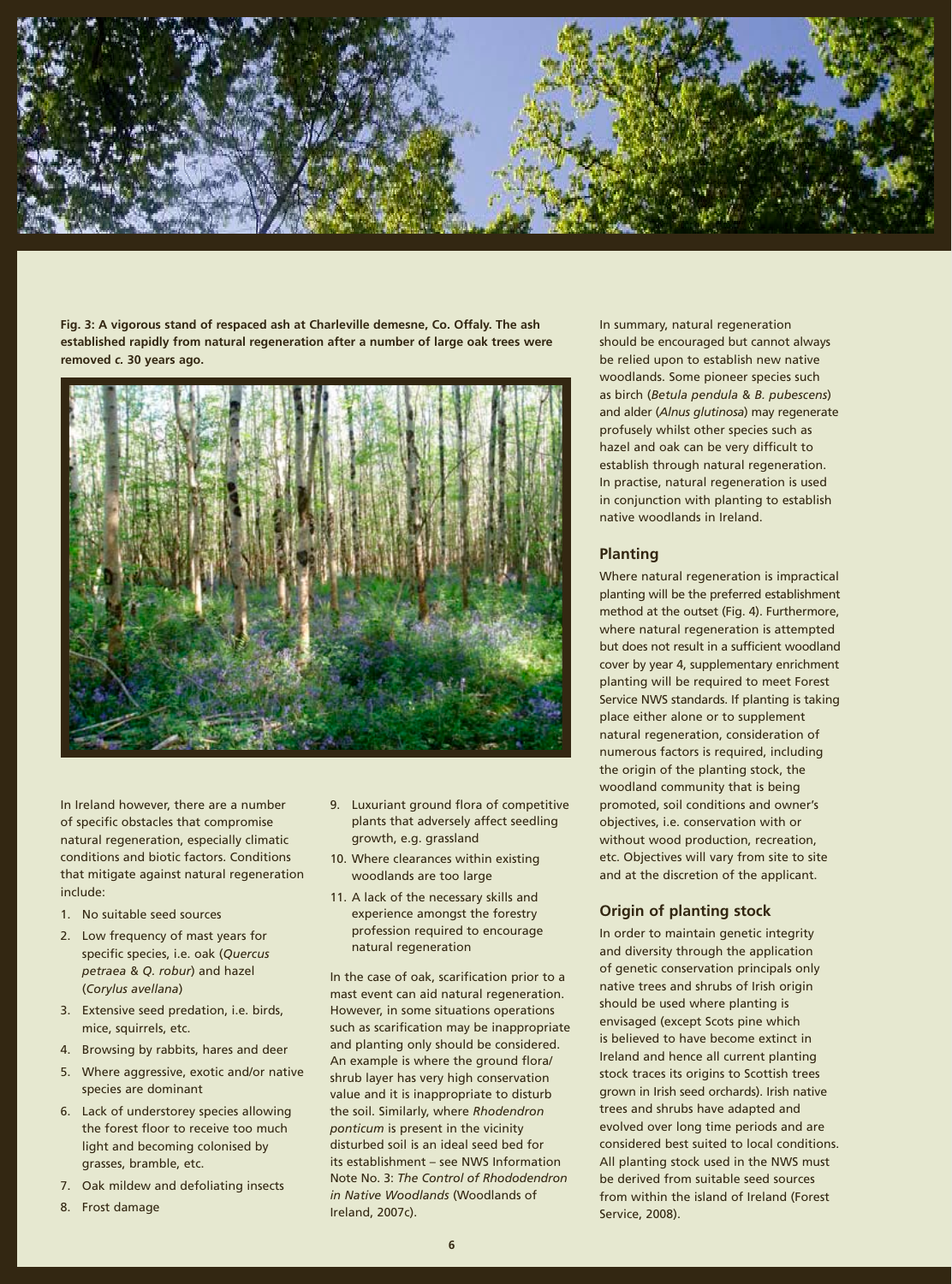

Fig. 4: A recently planted oak-ash-hazel woodland at Ballyvary, Co. Mayo, created under Element 2 of the NWS. The young woodland in the foreground is an extension of an adjacent, existing hazel-dominated woodland on the rising ground in the background.



Due to the relatively small size of Ireland, the limited geographical variation, the recent arrival of the flora and fauna, the relatively limited biodiversity and the widespread planting of species of unknown origin and provenance the island of Ireland is designated as one seed zone (Little & Cross, 2005). Genetic studies and provenance trials in Ireland show that genetically distinct local populations occur as well as considerable variation in specific growth-related traits (Kelleher, 2003, Kelleher *et al*., 2004a, 2004b, Kelleher *et al*., 2005; Thompson & Lally, 2000). Where possible, seed should be sourced from local populations. This will ensure that the genetic integrity of a site is maintained. Specifically, in designated Special Areas of Conservation (SAC) and/or Natural Heritage Areas (NHA) and on greenfield sites adjacent designated sites, seed should be sourced from local populations. Where this is not possible it should be sourced from the nearest comparable area, i.e. from trees and shrubs growing on the same soil types with similar climatic conditions and altitude. While it is difficult to put a hard and fast boundary to 'the nearest comparable area', a radius of *c.* 30 km would be reasonable. On greenfield sites that are geographically distant

from designated sites, stock may be sourced from further afield. However, the planting stock sourced should nonetheless be from similar site conditions with respect to climate, altitude and soil types.

#### **Plant spacing – general**

The stocking density recommended by the forester and ecologist should be discussed with the Forest Service before being finalised in the NWS Native Woodland Plan. Overstorey, understorey and minor species spacing will vary depending on the objectives, as will final stocking densities. Subsequent respacing will almost certainly be required where wood production is an objective. Although the NWS is only in place less than a decade in Ireland, it has already demonstrated how well some native species can perform when selected to grow on appropriate sites, e.g. alder and birch.

As there may be possibilities for producing quality wood under the NWS, tree establishment experience of Irish forestry should also be drawn upon (Joyce *et al*., 1998), especially recent research relevant to hardwood production (Horgan *et al*., 2003).

As a general rule of thumb:

- **• Close spacings** of 2 m or less should be used where timber quality is important and also to accelerate canopy closure to provide earlier opportunities for specialist woodland plants and animals to colonise.
- **• Wider spacings** of 3-5 m commonly adopted in conservation planting will result in slower canopy closure and a bushier form of tree or shrub (Rodwell & Patterson, 1994). However, experience with spacings of this nature indicate that subsequent maintenance is very difficult and hence, wider spacing are generally not recommended.

For planting under the NWS the following guidelines are recommended:

1. It is proposed that for all species the widest spacing used should be **no more than 2.5 m x 2.5 m** where conservation is the sole objective (to give an average target density of 1600 stems/ha across the site). It is important to provide full details in the NWS Native Woodland Plan. The proportions of the species used will depend upon site conditions and the native woodland type being developed. Planting pattern will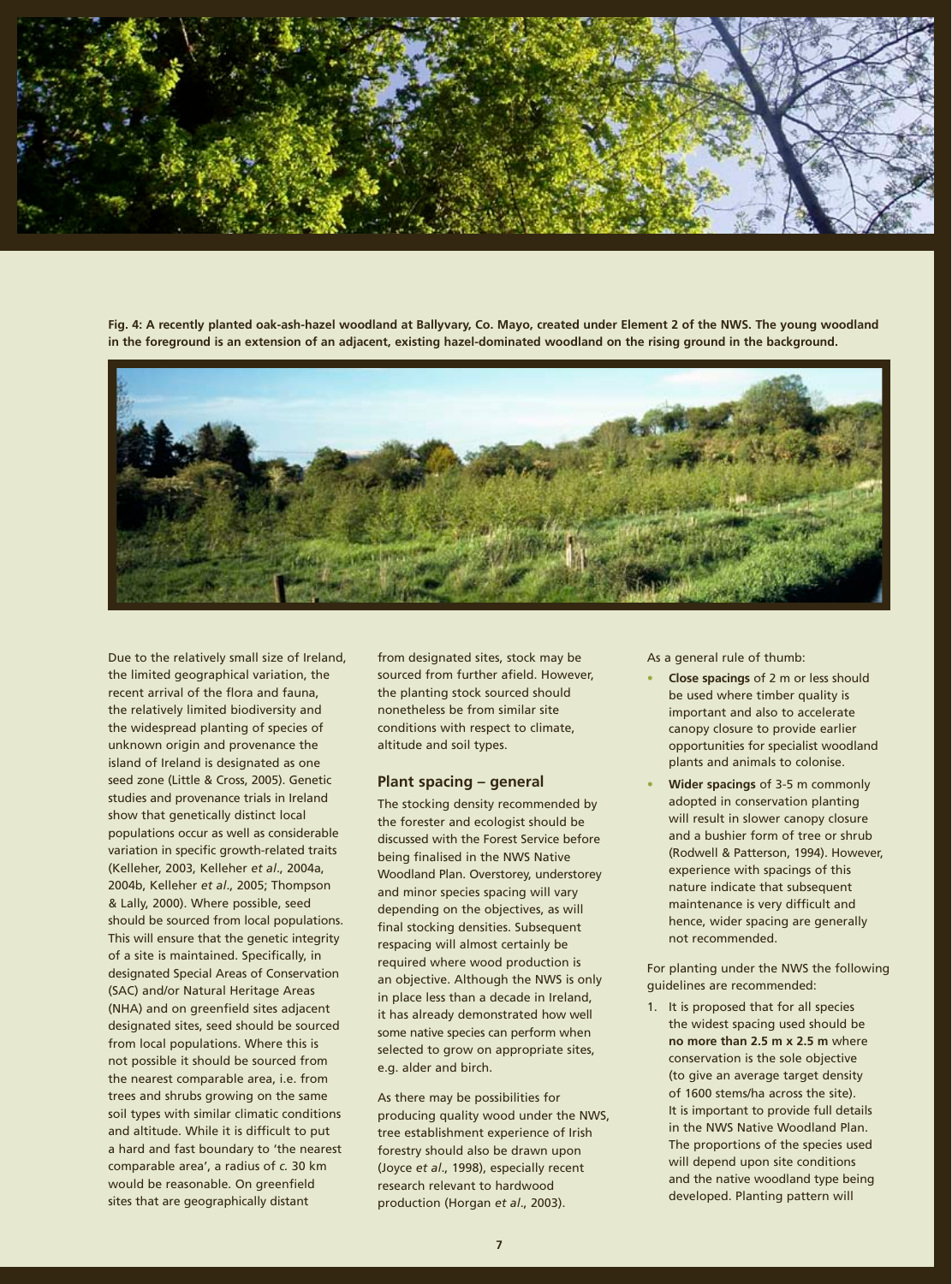

normally integrate clump planting and open areas. As well as attaining conservation objectives over a shorter timeframe by accelerating canopy closure, closer spacings (e.g. 2.0 m x 2.5 m to give 2000 stems/ha) will also result in less follow-up maintenance, especially vegetation control (Fig. 5).

- 2. It is recommended that where there is a wood production objective, planting should reflect this with spacings of **2 m or less**. In other words, higher planting densities should apply, to give a minimum final stocking density across the site. This will allow for thinning and stem selection as the woodland develops. Final densities will depend on the species being established and are discussed later. Where wood production is an objective, management details for specific native species are provided elsewhere (Little & Cross, 2005).
- 3. A further option integrating both elements above is to plant pioneer species, i.e. birch or alder, at a spacing of 2.5 m x 2.5 m, where appropriate. When the woodland reaches about 6 m, reduce stocking to 1000 and 800 trees/ha respectively, and introduce groups of light sensitive species such as oak, cherry (*Prunus avium*) and ash (*Fraxinus exselsior*).

However, it should be borne in mind that the over-riding characteristic of all light sensitive species is their light demanding nature and therefore the need for vigilance in the provision of additional growing space in line with the woodland's development. Whilst in the young growth stage the light sensitive species listed will tolerate some shade. However, oak and cherry in particular, quickly become shade-intolerant and their survival and growth is dramatically reduced if they are not released from competition. Moreover, competition results in the development of dead branches which in the case of cherry are retained on the stem for many years. In cherry, dead branches greater than 3 cm provide direct access for fungi which quickly spread resulting in serious stem

**Fig. 5: A proposed 'greenfield' site for Element 2 of the NWS in the uplands of Co. Wicklow. The development of new native woodland on former pasture sites requires careful maintenance subsequent to planting, especially to control bracken and grasses, at least until the trees and shrubs have outgrown the competing vegetation.**



decay. Cherry is therefore best grown at 2.0 m x 2.0 m spacing and subsequently managed to free up the crowns as the woodland develops so that they develop under conditions of almost free-growth, i.e. where crowns are free to develop unhindered by adjoining trees. This is best achieved in small areas of *c.* 0.4 ha within the woodland matrix or near the boundary of the woodland in plots no greater than 1 ha. If free-growth and artificial green pruning (at intervals as frequent as every two years) are combined, a clean bole of up to 6 m can be achieved. Furthermore, these woodlands need careful management to prevent whipping of the leaders of the introduced species by the adjacent birch. In addition, whatever mixture is applied should be in keeping with the most appropriate native woodland community for the site.

#### **Planting sensitive species**

Some species which are found in old native woodlands are especially sensitive to conditions which may be found in

newly established woodlands such as exposure, light, drought, frost and strong weed competition. For example, yew (*Taxus baccata*) is intolerant to severe and prolonged frost (Thomas & Polwart, 2003) and holly (*Ilex aquifolium*) to drought, heavy shading and browsing (Peterken & Llyod, 1967). Many sensitive species tend to colonise later in natural successions and are adapted to moderate shade and shelter and to well-developed woodland soils (Rodwell & Patterson, 1994).

The most practical solution for sensitive species within the limited timeframe of the NWS where prospects of adequate natural colonisation are poor is to plant them at the outset, but to take special care to restrict them to the most suitable parts of the site, especially along sheltered edges and glades, and to favour them in subsequent tending operations. Alternatively, one may consider point 3 described above and introduce sensitive species at the pole stage, e.g. cherry in a birch-alder mixture.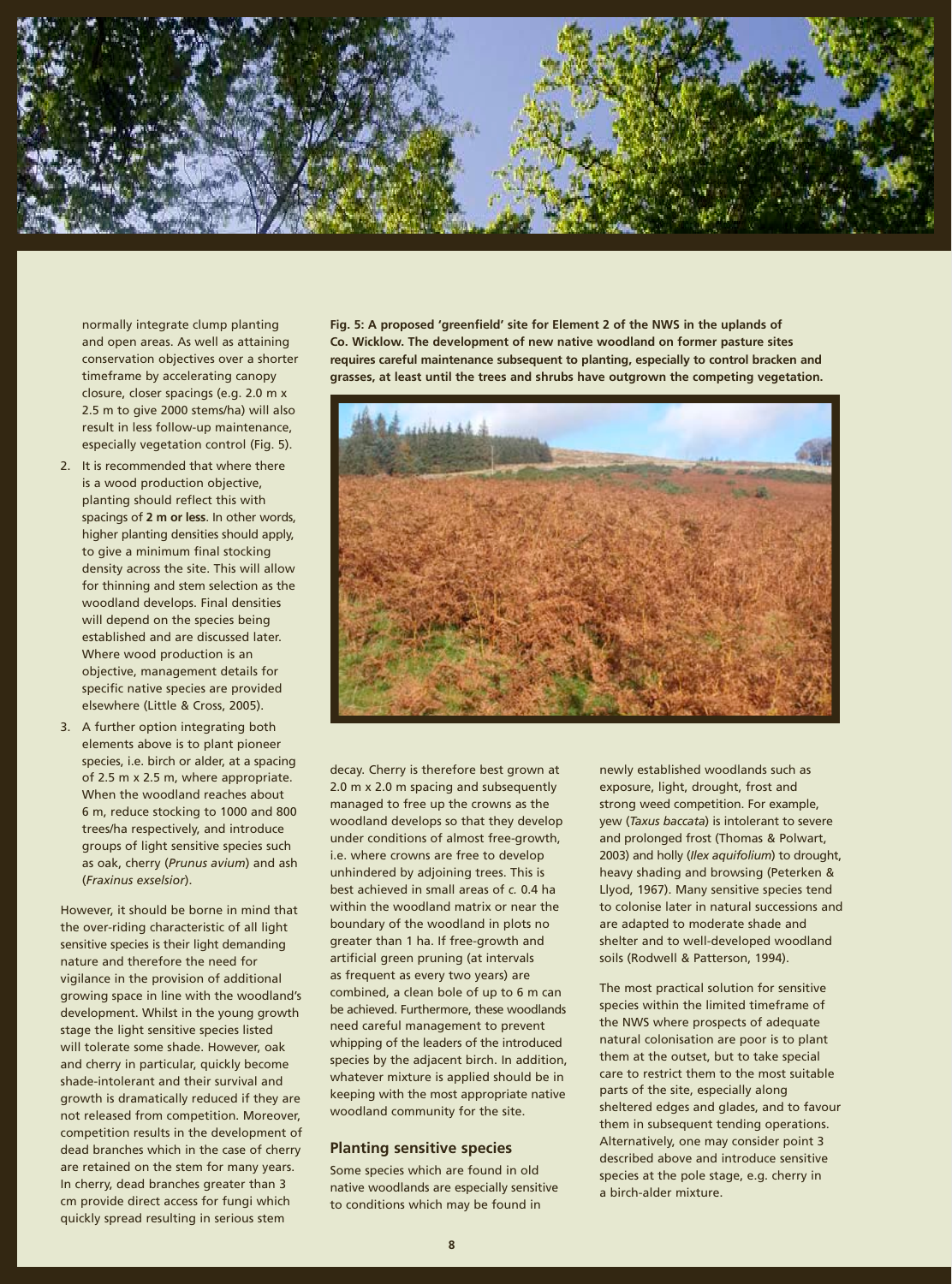

# **Native Woodland Scheme Element 2: Establishment on greenfield sites**

Establishing native woodlands on greenfield sites may be achieved either through planting alone or through a combination of natural regeneration and planting. In most cases it is impractical to expect natural regeneration to colonise the site in the timeframe of the NWS, especially where seed sources are distant and/or on sites that have not had previous woodland cover for a century or more. In such cases, the absence of a seed bank and soil mycorrhizae coupled with exposure mitigate against adequate natural regeneration.

#### **Conservation**

Where conservation is the **only** objective in establishing native woodlands the final target stem densities across the site should be lower compared with areas where wood production is an objective. A good example where conservation only is the sole objective is where a new area of woodland is being established on a greenfield site with soils of low fertility contiguous to an existing designated native woodland of high nature conservation value, i.e. extension of an SAC woodland. Under these circumstances spacings of *c.* 2.0 m x 2.5 m are recommended which will result in an average target density of **2000 stems/ha\*** across the site. It is imperative that these spacings are agreed with the Forest Service after consultation during the planning phase.

#### **Wood production**

Greenfield sites where soils are fertile and of sufficient depth, i.e. approx > 50 cm, to enable vigorous growth are particularly suitable for wood production. Shallower

soils may be suitable for species such as hazel, birch and alder. Where **wood production** is also an objective the following spacings are recommended when planting single species clumps:

- **•** 2.0 m x 1.5 m ash, birch or cherry (the latter in small groups only; < 30 trees) (approx. 3,300 stems/ha\*). Where early thinning of cherry will not be carried out it is preferable to plant it at 2.0 m x 2.0 m spacing. Previous comments on the management of cherry should be taken into account, i.e. Option 3, page 8).
- **•** 2.0 m x 1.8 m common alder (approx. 2,800 stems/ha\*) where thinning commences early, by year 10 at the latest. Where early thinning of alder will not be carried out on time it is preferable to plant at 2.5 m x 2.5 m.
- **•** 2.0 m x 0.75 m sessile or pedunculate oak (approx. 6,600 stems/ha) is the standard planting recommendation in Ireland where oak is grown in pure clumps in conjunction with other species depending on the woodland community being developed. Alternatively, the oak can be intermixed with alternate lines of birch at 2 m spacing to give an overall density of 4,500 stems/ha. Recent observational evidence favours a square spatial arrangement, i.e. 1.3 m x 1.3 m. In addition, where conditions are favourable excellent quality oak can be produced at stocking levels as low as 4,000 stems/ha.

Where appropriate mixtures are used (Table 1), final densities will depend on whether there is a wood production objective included. The higher densities indicated previously should apply if this is the case. Otherwise the lower density of 2,000 stems/ha will suffice. The suggested mixtures in Table 1 are derived from Joyce *et al*. (1998), Horgan *et al*. (2003), Rodwell & Paterson (1994) and silvicultural practitioners in Ireland.

If approved minor and understorey species are being planted it is recommended that they comprise up to 20% (or more if justified) of the grant-aided area and are best located at the fringes of overstorey plantings at a spacing of 3.0 m x 3.0 m (approx. 1,100 stems/ha, e.g. holly and hazel). Additional understorey, 'edge' or 'mantle' species, which also soften the edges of newlycreated woodlands include rowan (*Sorbus aucuparia*), hawthorn (*Crataegus monogyna*), blackthorn (*Prunus spinosa*), cherry, aspen (*Populus tremula*) and grey willow (*Salix cinerea*). The use and location of minor and understorey species at establishment should be matched to site conditions and light sensitivity, i.e. rowan should be planted at the outer edge where it will not be subject to shading. Edge/mantle species are site-specific and should be detailed in Part 4 and 5 of the NWS Native Woodland Plan and listed in the Certified Species Map.

An example of how a new native woodland is established with a projection over time with respect to its development is graphically depicted in Figures 6a-6c.

# **Native Woodland Scheme Element 1: Conservation – conversion from non-native woodland to native woodland**

Where non-native woodlands are being converted to native woodlands design and establishment are critical factors to consider. The conversion of conifer plantations in riparian zones is dealt

*<sup>\*</sup>* **Note:** *this does not imply blanket nor grid planting; emphasis is placed on spacing as opposed to density or stems/ha.*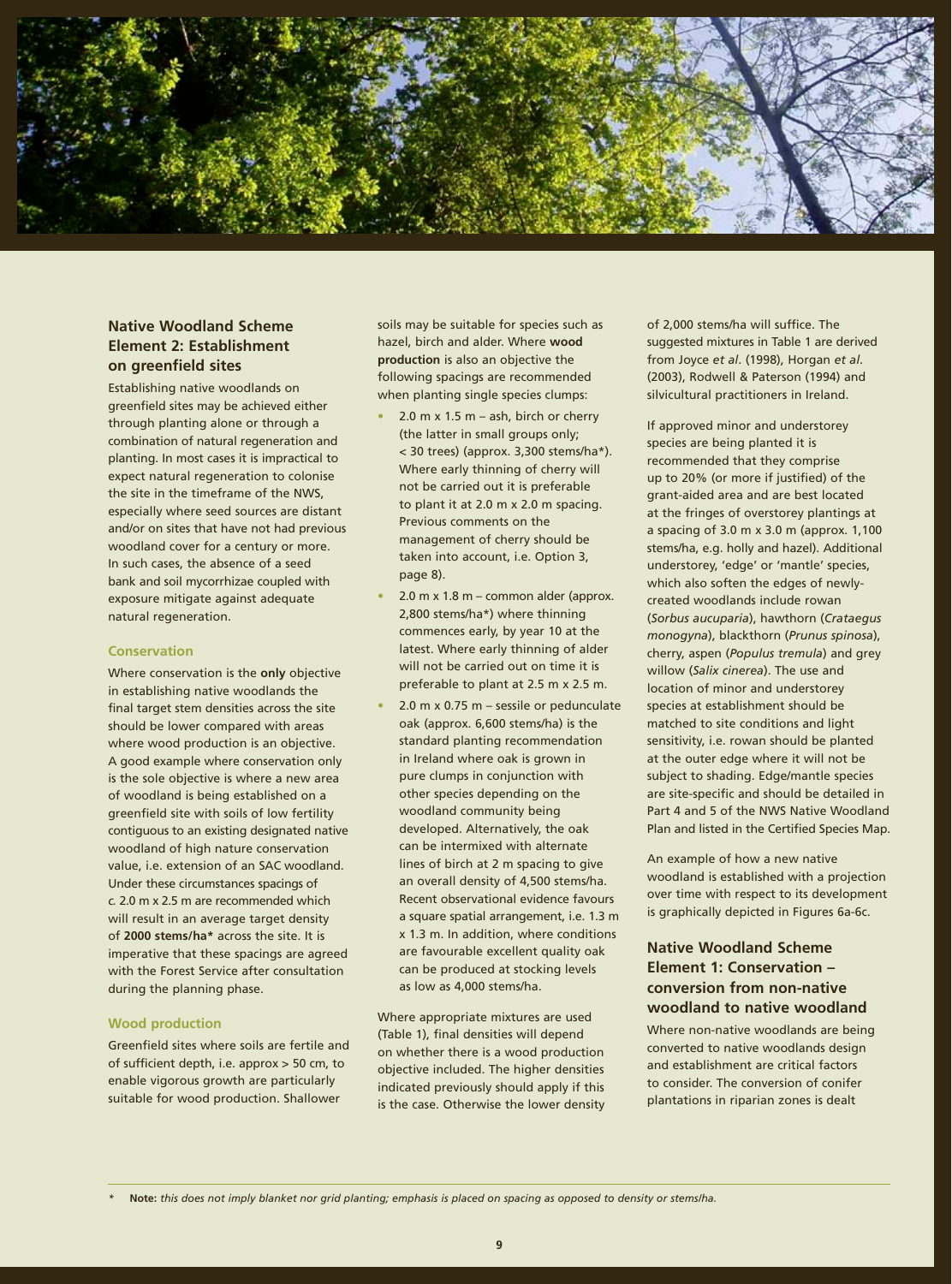

#### **Table 1: Examples of potential mixtures of native timber trees.**

| <sup>a</sup> Nursing and <sup>b</sup> other mixtures for shelter<br>and frost protection | Birch nursing oak <sup>a</sup> (acid, moderately infertile; heavily thinned/coppiced)                          |
|------------------------------------------------------------------------------------------|----------------------------------------------------------------------------------------------------------------|
| See earlier comment on light demanding<br>characteristics of these species               | Birch in mixture with oak, ash and cherry (main spp planted when<br>birch reaches 6 m. Birch heavily thinned)  |
| See earlier comment on light demanding<br>characteristics of these species               | Alder with oak, ash and cherry (on heavy soils alder can be used to substitute<br>birch as an overhead screen) |
|                                                                                          | Scots pine and oak <sup>b</sup> (Scots pine planted 3-4 years in advance of oak,<br>but not on heavy soils     |
| Intimate even-aged mixtures                                                              | Birch with alder (wet, heavy clay soils)                                                                       |
|                                                                                          | Oak with hazel (moderately fertile soils)                                                                      |
|                                                                                          | Birch and Scots pine (moderately infertile soils)                                                              |
|                                                                                          | Ash with wild cherry (gean) (fertile, loamy soils – near neutral pH)                                           |
|                                                                                          |                                                                                                                |

- *a Oak can be planted at the same time or after birch, depending on birch density and degree of protection required. Planting birch at the same time requires a robust design, i.e. group or band spatial arrangement.*
- *b In the establishment of permanent mixtures each species is provided with sufficient growing space, to enable both components to remain until at*  least the end of their respective rotation period. However, critical to their success is the need for a robust design, i.e. planted in a pattern without *the need for intervention will ensure the survival of each species. Band or group type spatial arrangements best meet this criterion. For example, in the case of an oak/Scots pine mixture, the oak would be planted in groups of up to 100 m2 alternating with Scots pine planted in groups of about 50 m2. Alternatively the oak would be planted in bands 10 m in width, alternating with 6-8 m wide bands of Scots pine. The oak would be planted at a stocking density of about 6,000 stems/ha (1.3 m x 1.3 m spacing). To curb coarse growth and enhance the form of the Scots pine the stocking density should be in the order of about 4,500 stems/ha (1.5 m x 1.5 m spacing). If contemplating establishing such mixtures the initial slow growth of Scots pine should be borne in mind. Typically this slow early growth results in it taking up to 10 years to even catch up with the oak, thereby offering the oak no protection from frost and wind during a critical stage of its development.*
- *c Only suitable where a woodland manager is employed beyond year 4 of woodland establishment. The success of intimate mixtures depends on the*  level of skill and commitment of the woodland manager. Success is especially dependant on management being exceptionally diligent in releasing the *slower growing, threatened species. Intimate mixtures are more suitable for conservation only objectives. Understorey and minor species may be included, especially at the edge of internal clump plantings, woodland edges and boundaries.*

with elsewhere – see NWS Information Note No. 4: *Native Riparian Woodlands – A Guide to Identification, Design, Establishment and Management*  (Woodlands of Ireland, 2008). In particular, the conversion of conifer and other non-native plantations on old woodland sites presents opportunities for woodland biodiversity enhancement (Pryor *et al*., 2002; Humphrey *et al*., 2003) as well as some potential quality wood production. It is recommended to consult the detailed guidance note regarding the conversion of plantations on ancient semi-natural woodland sites to native

woodland in the UK (Thompson *et al*., 2003). On all kinds of disturbed sites, including conifer plantations that are being removed, the time required to approximate to the desired semi-natural woodland flora is likely to be longer and the outcome more uncertain than for more natural sites (Rodwell & Patterson, 1994). (This is particularly true for reclamation sites and arable farmland, where the model woodland field layers may never fully develop by natural colonisation, and plants more typical of field margins and edges will remain for long periods of time).

#### **Spaced group planting**

In situations where the previous non-native woodland canopy is being removed (either at maturity or earlier due to biodiversity considerations), and where reasonably large coupes are created or in very sparsely stocked areas, e.g. in areas felled of conifers leaving a scattering of broadleaves, a possible solution to the problem may be found in the use of **spaced group planting**. By virtue of their favourable physical features and soil properties, many old woodland sites are eminently suitable for broadleaf species but are typically a haven for colonisation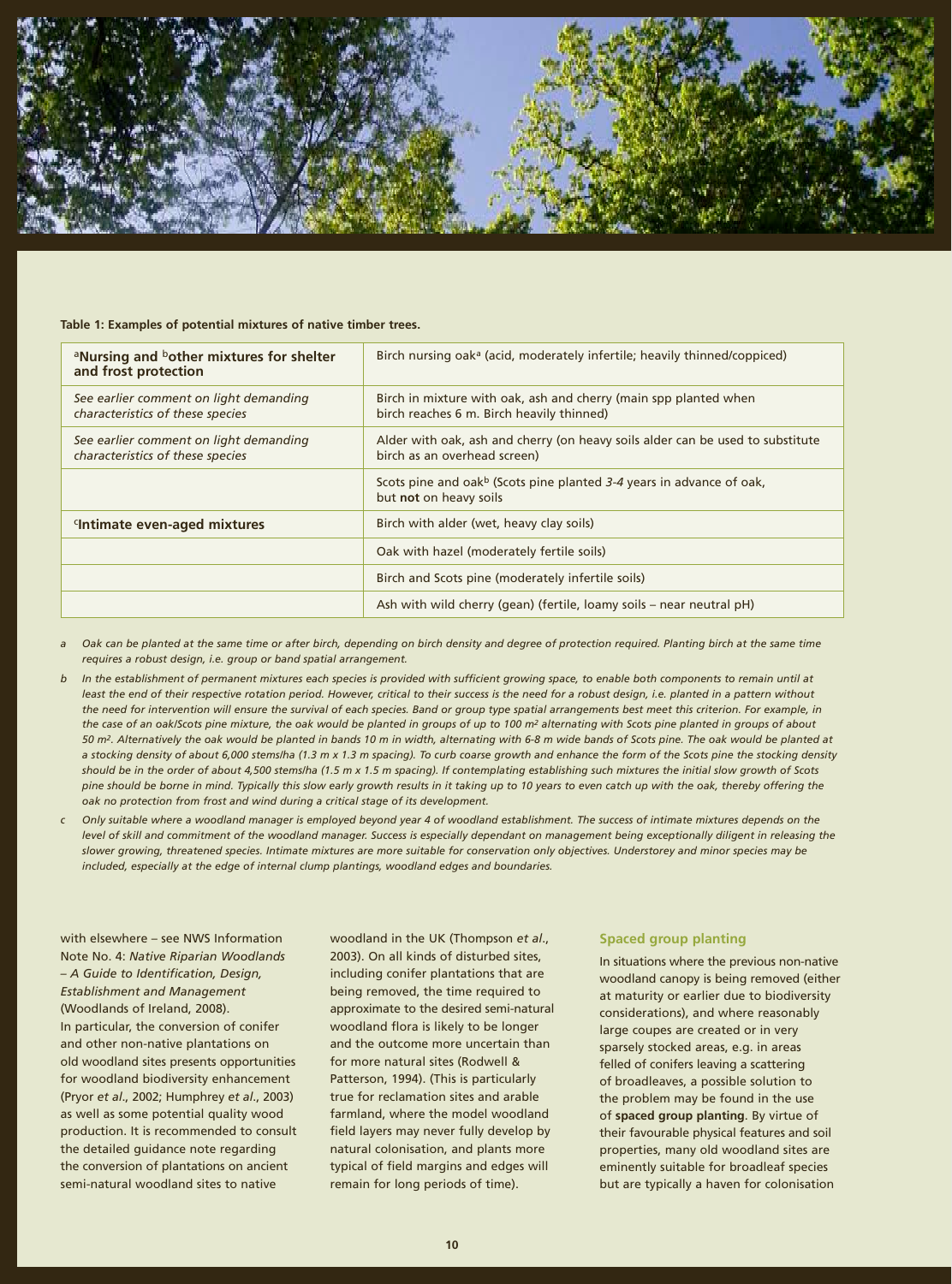

**Fig. 6a: A proposed design and planting pattern for Type B1: an oak-ash-hazel woodland on relatively deep, fertile brown earth soil (Cross, 2008). In addition to the primary goal of conservation and biodiversity enhancement, there is also a wood production objective. This planting pattern is robust as the oak and ash are planted as separate blocks within the overall planting matrix. Oak comprises 75% of the total woodland matrix with the remainder comprising ash, hazel, hawthorn, spindle (***Euonymous europaeus***) and guelder rose (***Viburnum opulus***). The minor understory species are concentrated toward the edges to ensure they receive sufficient light.**



by a wide range of competing woody and non-woody vegetation. Experience has shown that establishing woodland on such sites by conventional methods, 'clearfell and replant', whilst being both risky and expensive, the resultant trees are often less than satisfactory. Spaced group planting is a system that is not only particularly suitable to areas having the potential to be colonised by field and shrub layer floral species, but its effectiveness is directly correlated with

**Fig. 6b: The woodland in Fig. 6a as projected after forty years. Note how the straight lines of the original grid system are being gradually lost.**

### Medium term:

- $\cdot$  c. Age 40
- $\cdot$  15m tall
- Oak at 1000 stems per hectare
- based on original plant locations, with limited regeneration



the intensity and vigour of the invading volunteer species via natural regeneration.

This system can be adopted where conservation is the only objective but is particularly suitable where wood production is sought under a continuous cover forest system (Fig. 7). However, this system is **very dependent on intervention** otherwise poor quality timber will result. Where conservation is the sole objective a spacing of 2.5 m x 2.5 m is recommended (subject to agreement with the Forest Service).

The principle underpinning the proposed system where wood production is also an objective is that trees are planted in compact groups, within which individuals are closely spaced. The rationale is that one of the trees close to the centre of each group will ultimately be a 'candidate' **Fig. 6c: The oak-ash-hazel woodland as projected after approximately 100 years. At this stage a more mixed canopy has developed with understorey species.**

#### Long term:

- c. 100 years old
- Oak / ash canopy, mixed understorey
- Mature crowns c. 8 metres tall
- c. 150 oak per hectare



for removal at maturity as a quality timber specimen. These trees, having benefited from the shelter and selfpruning effects of the peripheral trees in the group, as well as the shelter provided by the colonising species in the intervening areas, will not only have enhanced form, but the lower sections of their stems will be branch-free. However, cognisance should be taken of inter-group competition, as in the absence of timely intervention there is a danger that by virtue of their larger crowns, peripheral trees in the groups will grow faster than those in the centre. This problem can be alleviated by either the provision at establishment of more growing space to the trees at the centre of the groups and/ or their early release by the removal of some inferior competing dominants.

The spacing within groups will be influenced by the species concerned. For example, species having poor apical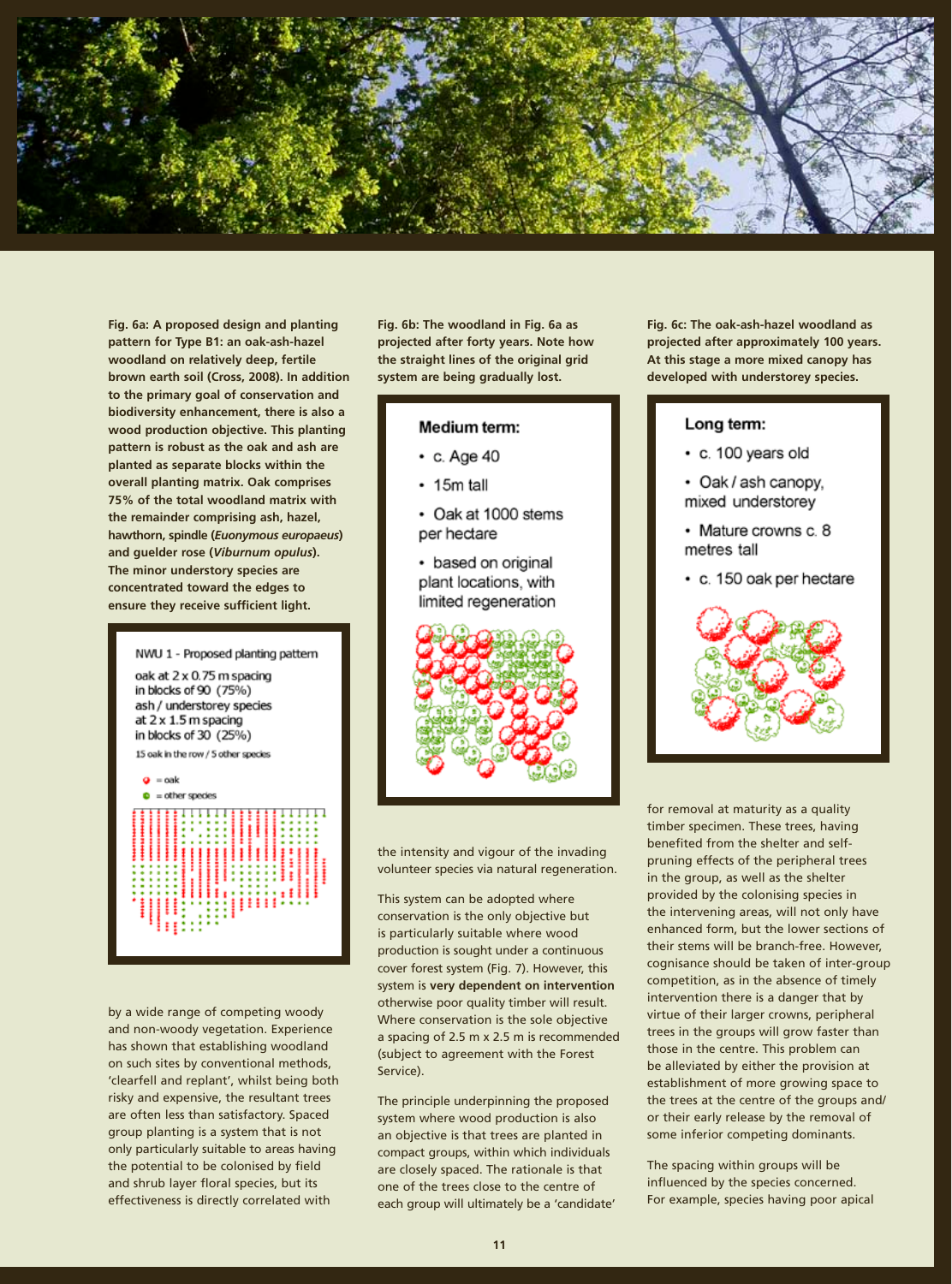

**Fig. 7: The creation of an oak-ash-hazel woodland on a fertile soil adjacent existing old native woodland at Charleville demesne, Co. Offaly. The adjacent woodland provides shelter and a seed source for natural regeneration which is being promoted in a 20 m wide strip along the woodland boundary. The close spacing of the planted trees provides the option of managing for quality wood production (Image courtesy of Sasha Bosbeer).**



dominance such as oak, should be planted in groups ideally consisting of up to 25 plants, set at a spacing of about 1.2 m x 1.2 m. Conversely, given suitable growing conditions wild cherry has excellent apical dominance and needs plenty of room for crown development. Where conditions are favourable, groups comprising as little as 10 plants at circa 2.5 m x 2.5 m spacing can be successful. In less favourable conditions and/or where there is a risk of abiotic or biotic damage, it would be prudent to increase group size.

With canopy species prone to epicormic shoot development, e.g. oak, consideration should be given to the planting of an understorey species such as hazel or holly around the perimeter of each group. The understorey species can be planted at a wider spacing, circa 2 m apart and 2 m from the main species. Also, where there is little evidence of immediate colonisation by trees in the intervening areas, early side shelter should be provided

by planting some hardy species such as birch around the perimeter of the groups. While the mixing of species within groups is generally not recommended, mixed species plantations can be established under the proposed system if desired. This is best achieved by planting of individual groups with different species.

The spacing between groups will be governed by the objective of the plantation and species being used. If, for example, the groups consist of oak and wood production is an objective, then at most 100 groups/ha will be required, which equates to a group spacing of 10 m centre to centre. By contrast, an ash coupe would require up to 150 groups, reflecting a spacing of approximately 8 m between group centres. This, of course, ignores the fact that, with a system such as this, there is a strong probability of some excellent specimens of various species being produced from both natural regeneration, coppice growth and introduced species in the intervening areas.

If the intervening areas are colonised by vigorous native volunteer species, intervention can be confined to the maintenance of access paths linking the various groups, thereby facilitating their tending requirements. This also facilitates the removal of any trees interfering with the group planting. If on the other hand, colonisation is not expected pioneers should be planted at the outset. It will be necessary to supplement the existing cover with some fast growing species such as birch or alder, if appropriate to the woodland community being developed.

For old woodland sites the spaced group system has enormous potential, offering the owner a cost-effective method of producing quality wood in an environmentally acceptable manner, whilst also taking into account biodiversity and conservation aspects. The benefits of adopting the spaced group planting system are:

- **•** Low impact ground preparation confined to group positions
- **•** Close to Nature little impact on soil and/or water, with little disturbance to natural flora and fauna
- **•** Reduced costs less time on weeding, planting, cleaning, shaping and tending
- **•** Quality hardwood production enhanced form and light branching due to close spacing within groups
- **•** Minimum intervention reduced maintenance, self pruning
- **•** Dual purpose satisfies both conservation and wood production objectives

It is imperative that if group systems are used that there is proper layout of the site before supervision of the planting operations and a follow up system detailing the operations schedule to ensure intervention takes place at the correct times.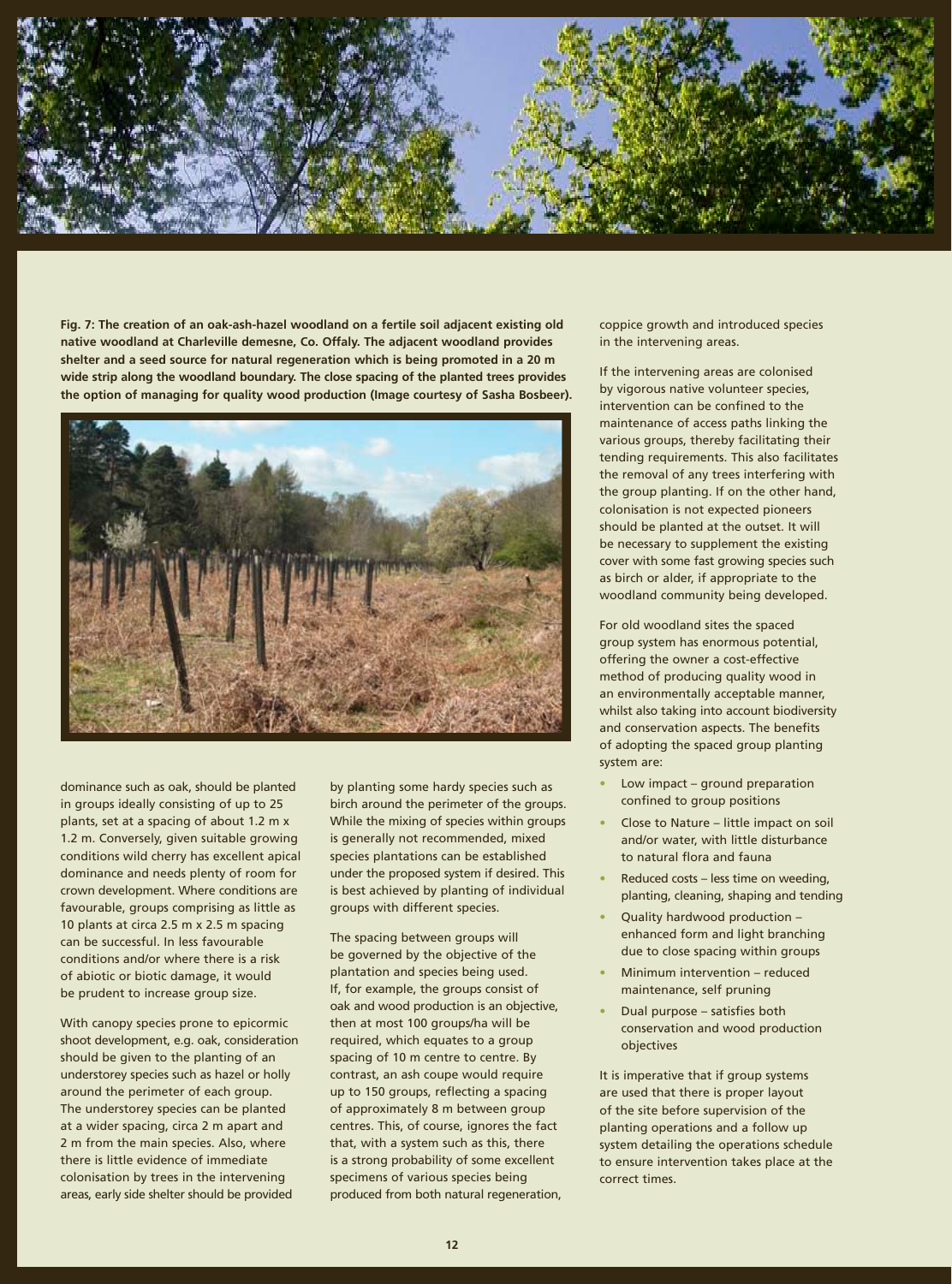

# **SUMMARY**

The principal objective of creating new native woodlands within the context of the NWS is to focus on conservation and biodiversity enhancement criteria. In general, this means developing a woodland community comprised of native trees and shrubs of Irish origin that is suitable to the prevailing site conditions. Wood production is also possible within the overall biodiversity objective, where applicable.

Silviculture has been defined as the art and science of cultivating woodlands for all their diverse range of uses. It also needs to be remembered that since every site is unique, there is no standard recipe for achieving these objectives. In Ireland there is currently a lack of knowledge and training in the techniques and methods of achieving multiple objectives. Provided the necessary research is put in place to develop new techniques and also to adapting existing techniques to local needs, this will result in time, in increased competence and improve the application of the required silvicultural systems.

The success of establishing new native woodland areas either within existing woodlands or on green field sites depends on site factors, climatic variables, establishment techniques employed and follow-up measures. These variables mean that results can vary considerably from site to site. Establishment may be achieved by natural regeneration, planting or a combination of both methods. These guidelines provide assistance to practitioners depending on the objectives involved, i.e. conservation with and without wood production.

A degree of flexibility is required in the application of the guidelines as each site will require its own specific prescription. Where planting, the availability or otherwise of specific species from year to year also implies flexibility and alternative planting mixtures. (For example, when oak is in short supply its use may be reduced by increasing the birch component in the creation of oak-birch-holly woodland. This would effectively push the woodlands development more toward the pioneer phase of the oak-birch-holly woodland type. If this occurs after Forest Service approval, the Forest Service must be notified and the changes approved before planting).

Experience of the NWS to date indicates that it has been a great success in creating awareness for the potential of our native woodlands to address conservation, biodiversity, recreation, carbon sequestration and limited wood production objectives. Wider application of NWS Element 2: Establishment (of new native woodlands) coupled with uninterrupted grant aid has the potential to significantly expand native woodland cover, increase and enhance woodland biodiversity, and produce quality native hardwoods to the benefit of conservation and forestry policy objectives, land owner's income and the National economy.

# ACKNOWLEDGEMENTS

I would like to thank the following people who contributed to the production of these guidelines; Daniel Kelly; Joe Gowran, Kevin Collins, Aileen O'Sullivan and Philip Blackstock. Special thanks to Orla Fahy, Forest Service for technical and editorial comments. Thanks also to Ralph Sheppard for the image of the Buff-tip moth (*Phalera bucephala*) on the cover page. Photos courtesy of the Forest Service and Woodlands of Ireland unless otherwise stated.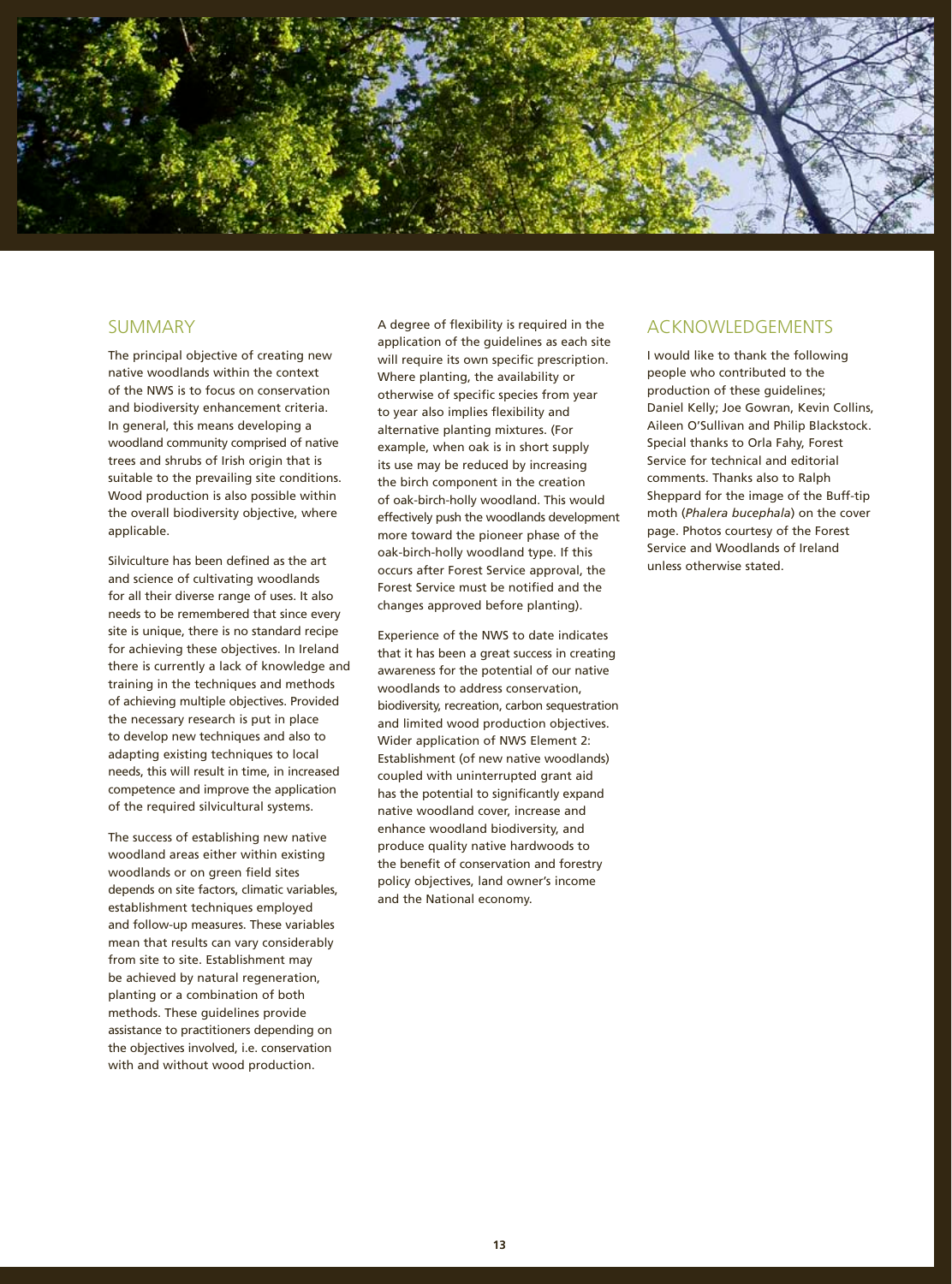

# REFERENCES AND FURTHER READING

Anon. undated. Scottish Forestry Grants Scheme. Applicants Booklet. Forestry Commission, Edinburgh, Scotland.

Anon. 1998. Native Woodlands of Scotland. Forestry Commission, Edinburgh, Scotland. ISBN 0 85538 357 7.

Blackstock, P. 1998. Broad-leaved Tree and Shrub Invasion of Conifer Plantations in Ireland. Unpublished DPhil Thesis, School of Applied Biological and Chemical Sciences of the University of Ulster, Coleraine.

Cross, J.R. 2008. Irish Native Woodland Classification. *In:* Native Woodland Scheme Manual. Forest Service, Department of Agriculture, Fisheries & Food, Dublin.

Evans, J. 1984. Silviculture of Broadleaved Woodland. Forestry Commission Bulletin 62. HMSO, London.

Forest Service. 2000a. Forestry and Water Quality Guidelines. Forest Service, Department of Agriculture, Fisheries & Food, Johnstown Castle Estate, Co. Wexford.

Forest Service. 2000b. Forest Harvesting and the Environment Guidelines. Forest Service, Department of Agriculture, Fisheries & Food, Johnstown Castle Estate, Co. Wexford.

Forest Service. 2000c. Code of Best Forest Practice – Ireland. Forest Service, Department of Agriculture, Fisheries & Food, Johnstown Castle Estate, Co. Wexford.

Forest Service. 2003. Forestry Schemes Manual. Forest Service, Department of Agriculture, Fisheries & Food, Johnstown Castle Estate, Co. Wexford.

Forest Service. 2008. Native Woodland Scheme Manual. Forest Service, Department of Agriculture, Fisheries & Food, Johnstown Castle Estate, Co. Wexford.

Fossitt, J.A. 2000. A Guide to Habitats in Ireland. The Heritage Council, Kilkenny.

Gardiner, M.J. & Radford, T. 1980. Soil Associations of Ireland and their Land Use Potential. A.F.T. Soil Survey Bull. No. 36. A.F.T., Dublin.

Harmer, R. 1999. Creating New Native Woodlands: Turning Ideas into Reality. Forest Research. Information Note. Forestry Commission, Edinburgh, Scotland.

Herbert, R., Samuel, S. and Patterson, G. 1999. Using Local Stock for Planting Native Trees and Shrubs. Practice Note. Forestry Commission, Edinburgh, Scotland.

Horgan, T., Keane, M., McCarthy, R., Lally, M. and Thompson, D. 2003. A Guide to Forest Tree Species Selection and Silviculture in Ireland. Ed. O'Carroll, J. COFORD, Dublin.

Humphrey, J., Newton, A., Latham, J., Gray, H., Kirby, K., Poulsom, E. and Quine, C. ed. 2003. The Restoration of Wooded Landscapes. Forestry Commission, Edinburgh, Scotland. ISBN 0 85538 589 8.

Joyce, P. M., Huss, J., McCarthy, R., Pfeifer, A. and Hendrick, E. 1998. Growing Broadleaves. Silvicultural Guidelines for Ash, Sycamore, Wild Cherry, Beech and Oak in Ireland. COFORD, Dublin.

Kelleher, C. 2003. Investigating the Geographic Genetic Pattern of Irish Oak. Internal Report to Dúchas the Heritage Service. Dublin.

Kelleher, C.T., Hodkinson, T.R., Douglas, G.C. and Kelly, D.L. 2004a. Characterisation of Chloroplast DNA Haplotypes to Reveal Provenance and Genetic Structure of Oaks in Ireland. *Forest Ecology and Management* **189**:123-131.

Kelleher, C.T., Hodkinson, T.R. and Kelly, D.L. 2004b. Species Status, Hybridisation and Geographic Distribution of Irish Populations of *Quercus petraea* (Matt.) Liebl. and *Q. robur L. Watsonia* **25**:83-97.

Kelleher, C.T., Hodkinson, T.R., Douglas, G.C. and Kelly D.L. 2005. Species Distinction in Irish Populations of *Quercus petraea*  and *Q. robur*: Morphological Versus Molecular Analyses. *Annals of Botany* **96**:1237-1246.

Little, D.J. and Cross, J.R. 2005. Realising Quality Wood from Ireland's Native Woodlands. Silvicultural Guidelines for Wood Production in the Context of the Native Woodland Scheme. Woodlands of Ireland, Dublin.